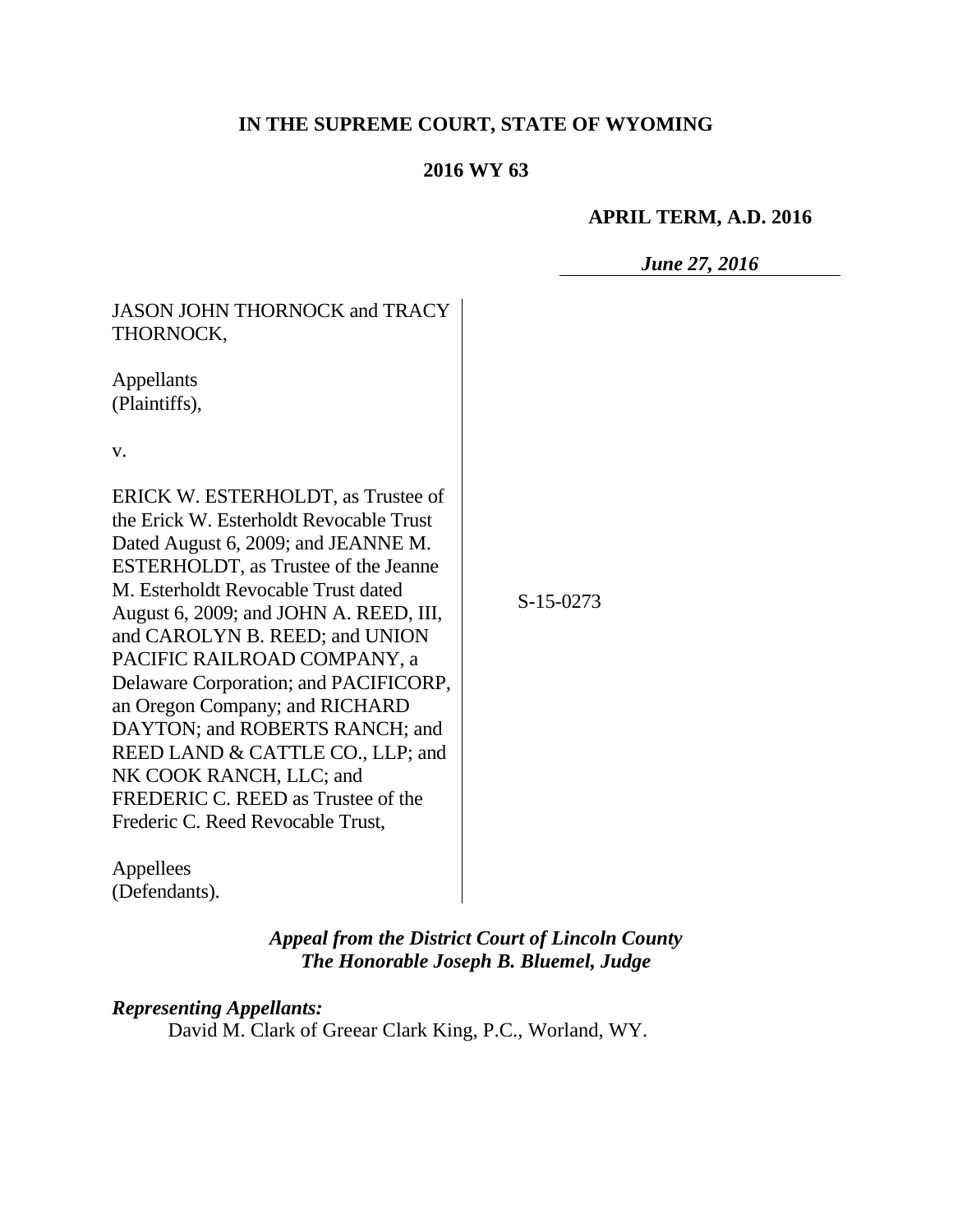*Representing Appellees Erick W. and Jeanne M. Esterholdt, John A. and Carolyn B. Reed, III, Frederic C. Reed and Reed Land & Cattle Co., LLP:* Sharon M. Rose of The Rose Law Firm, PC, Evanston, WY.

## *Representing Appellees Union Pacific Railroad Company, Pacificorp, Richard Dayton, Roberts Ranch and NK Cook Ranch, LLC:*

No appearance.

*Before BURKE, C.J., and HILL, DAVIS, FOX, and KAUTZ, JJ.*

**NOTICE: This opinion is subject to formal revision before publication in Pacific Reporter Third. Readers are requested to notify the Clerk of the Supreme Court, Supreme Court Building, Cheyenne, Wyoming 82002, of any typographical or other formal errors so that correction may be made before final publication in the permanent volume.**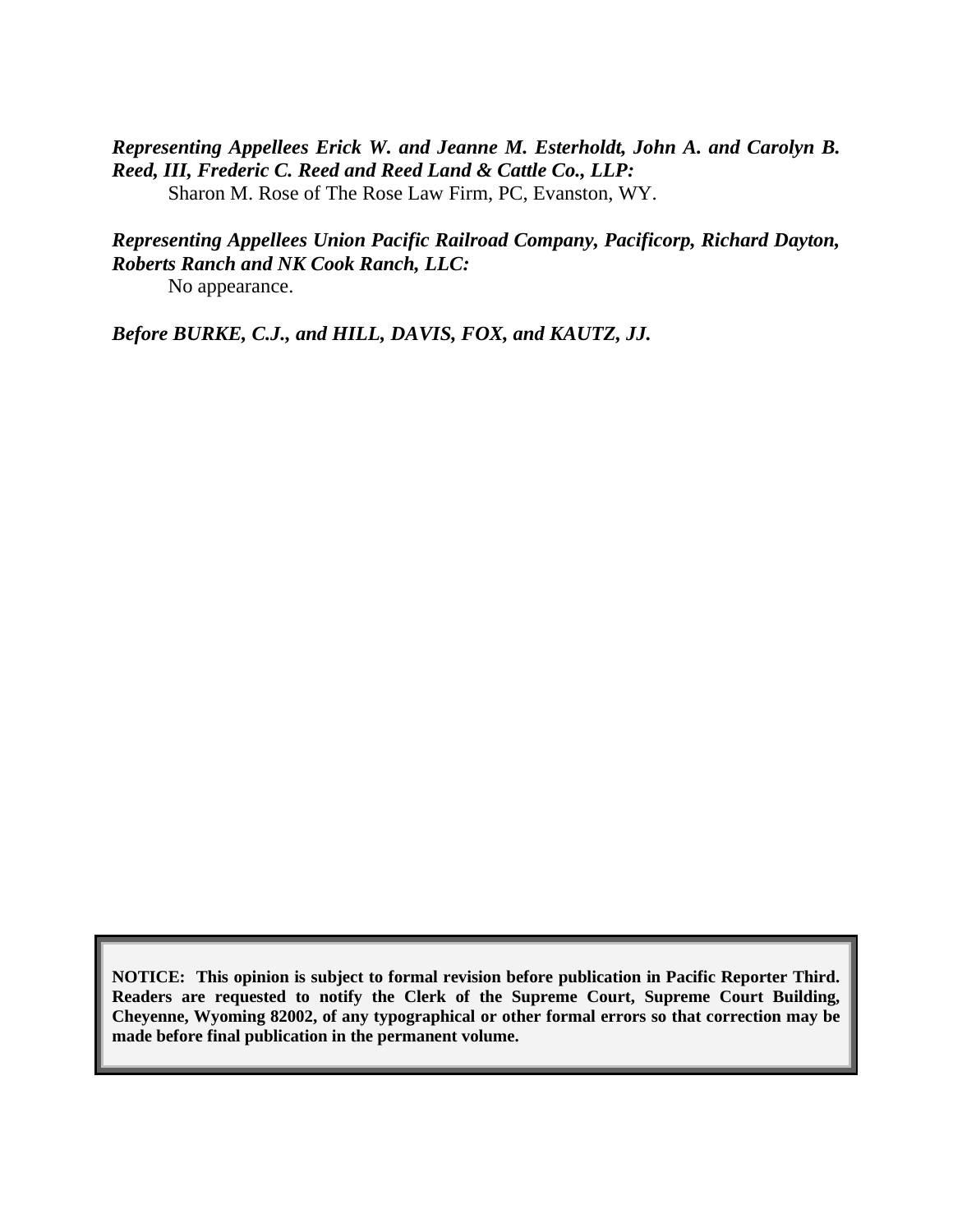**HILL,** Justice.

[¶1] Jason and Tracy Thornock filed a complaint alleging their Lincoln County property is landlocked and requesting establishment of a private road, naming as defendants those neighboring landowners whose property might be affected by the road. Following a bench trial, the district court ruled that Thornocks' property is not landlocked, and on that basis, the court denied the request to establish a private road. We affirm.

#### **ISSUES**

[¶2] Thornocks present two issues on appeal, and they state those issues as:

A. Whether the Poison Creek Road, which is accessible only to Thornocks and their invitees, is a public road for purposes of W.S. § 24-9-101, *et seq*.

B. Whether the construction of a road across a natural barrier connecting two parcels of land owned by Thornocks would be unreasonably costly, given the evidence presented with respect to the costs and feasibility of construction and expected economic benefit to the parcel to be accessed.

[¶3] The Appellee landowners state the issues similarly and add the following additional issue:

> Whether a private road may be established to remedy access difficulties related to barriers within the applicant's own land.

# **FACTS**

[¶4] In January 2008, Jason and Tracy Thornock purchased the Thornock Ranch from Jason Thornock's parents for \$850,000.00. The ranch is located in Lincoln County, Wyoming, west and northwest of the town of Cokeville, and consists of 2,665.49 acres of fee land, as well as federal and state grazing leases for which the fee land is the base property. A property appraisal done in 2007 just prior to Thornocks' purchase of the ranch valued the ranch at \$2,100,000.00 and noted that access to the property "is considered to be good."

[¶5] Thornocks' fee land generally consists of two larger parcels connected by a narrow strip of land. The northern parcel is roughly 1,700 acres in size and the southern parcel is somewhat smaller. The strip of fee land that connects the two parcels is a little under one mile long and two hundred feet wide and connects the two parcels east of the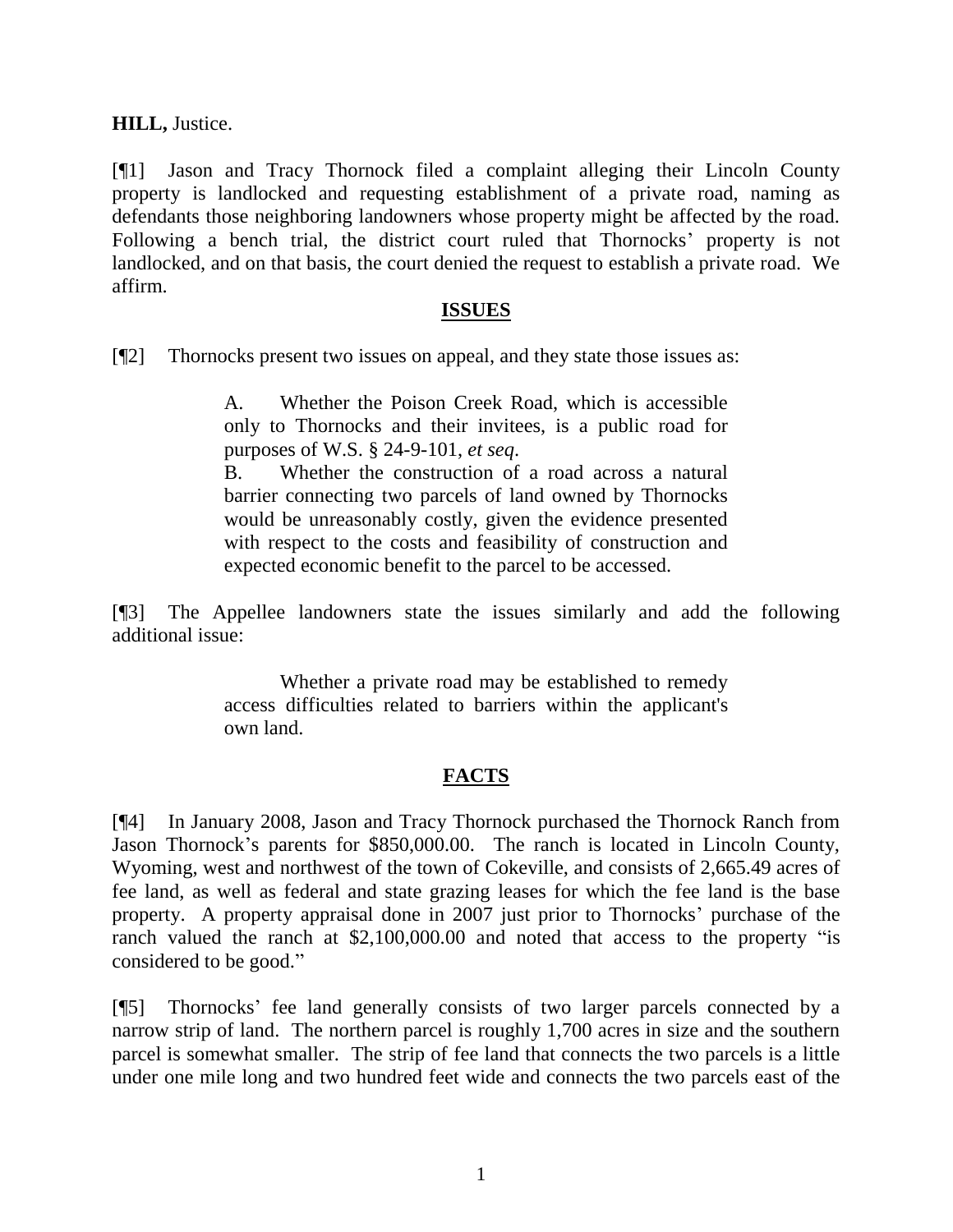centerline of each parcel. The strip of land is bordered on the east by the Bear River and on the west by federal land.

[¶6] An existing road known as Poison Creek Road connects Thornocks' southern parcel with County Road 207. Poison Creek Road begins at County Road 207 and crosses two pieces of private property before entering Thornocks' southern parcel. Thornocks have easements on each of those properties, which allow them to use Poison Creek Road to cross the properties for access to their southern parcel. Poison Creek Road crosses Thornocks' southern parcel heading in a northerly direction. It then exits Thornocks' southern parcel and crosses first about one-half mile of state land and then about one mile of federal land before connecting with Thornocks' northern parcel.

[¶7] Through their attorney, Thornocks contacted the Bureau of Land Management (BLM) concerning any restrictions on the use of Poison Creek Road where it crosses federal lands. The BLM advised Thornocks' attorney: "As you already know, landowners do have rights of ingress/egress. For any type of maintenance on the road a formal right-of-way application for a right-of-way across public lands would be required." The BLM further advised that it considered Poison Creek Road where it crosses federal lands to be open to the public for recreational use but any commercial use would require an appropriate right-of-way or permit. Thornocks were advised the restrictions and requirements for commercial use and maintenance of Poison Creek Road where it crosses state lands would be similar to the federal requirements.

[¶8] In 2010, Thornocks installed a pivot irrigation system on their northern parcel, and in 2012, they installed a second pivot on the northern parcel. The installation of the pivots allowed Thornocks to grow hay on the northern parcel and increase grazing on that parcel, which in turn created a need to access the northern parcel with heavy equipment, including balers, swathers, and semitrailers. Contending that Poison Creek Road was not a public road and was not adequate for the type of access Thornocks required for the northern parcel after the pivot installations, and further contending that the terrain of the strip of Thornock land connecting the two parcels made construction of a road on that land impractical and unreasonably costly, Thornocks, on September 17, 2013, filed a complaint in district court seeking establishment of a private road.

[¶9] On December 16, 2013, Thornocks filed an amended complaint naming as defendants all landowners whose property might be affected by the requested private road. On January 28, 2014, Defendants Erick W. Esterholdt and Jeanne M. Esterholdt moved for summary judgment and requested that the district court rule as a matter of law that a natural barrier occurring on a private road on applicant's own land cannot be the basis for a private road application. On February 18, 2014, the court held a hearing and denied the motion after finding that there were disputed issues of fact concerning the viability of a road on the strip of connecting land.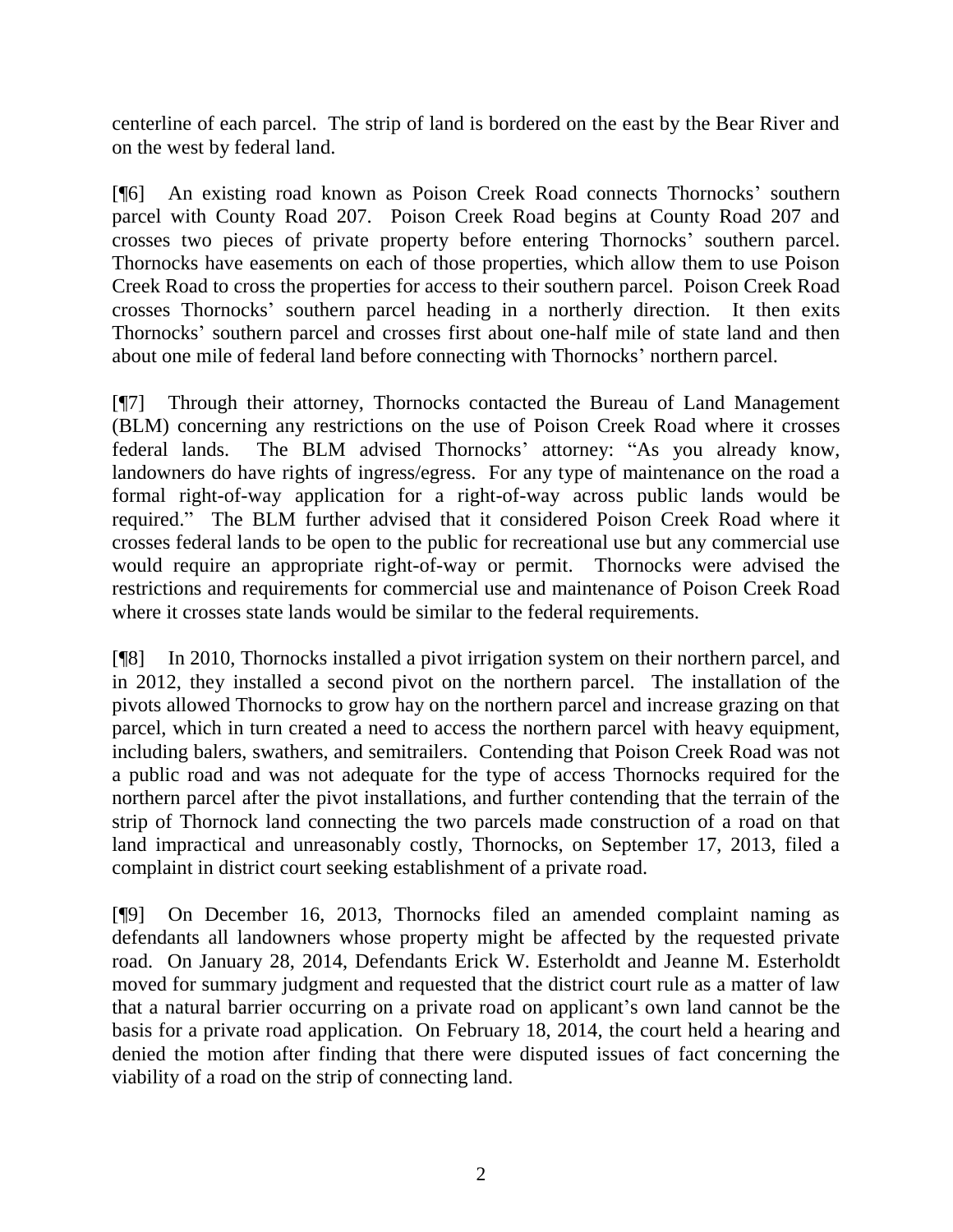[¶10] On May 5, 2014, pursuant to the parties' joint motion, the district court appointed an expert to evaluate the costs associated with building a road on the strip of Thornock land that connects their southern and northern parcels. On November 21, 2014, the expert issued the report, which estimated the cost of such a road at \$973,836.70. The elevated cost of the road was owing to the steepness and difficulty of the terrain and the proximity to the Bear River.

[¶11] On June 22, 2015, a bench trial was held on the question of whether Thornocks' northern parcel was landlocked. On September 15, 2015, the district court issued its Findings of Fact, Conclusions of Law, and Order on Landlock Hearing. The court concluded that Thornocks had failed to establish the need for a private road because they had not established that they were landlocked or that their access was substantially inconvenient, and it denied their complaint for establishment of a private road. In summarizing its ruling, the court explained:

> The question of whether a private road is necessary begins with a determination of whether the parcel of land has an outlet or connection with a public road. W.S. § 24-9- 101(a). In this case, Thornocks' northern parcel has a connection with a public road on two fronts. First, the characteristics of Poison Creek Road make it a public road. Second, access to a public road could be built across the natural barrier of the middle strip. The evidence did not demonstrate that such a project would be unreasonably costly. Because Thornocks' northern parcel has access, it is not landlocked.

[¶12] Thornocks filed a timely notice of appeal to this Court.

## **STANDARD OF REVIEW**

[¶13] Our standard of review following a bench trial is as follows:

When reviewing a bench trial, this Court reviews the trial court's findings of fact for clear error and its conclusions of law *de novo*. *[Moore v. Wolititch](http://www.westlaw.com/Link/Document/FullText?findType=Y&serNum=2035268429&pubNum=0004645&originatingDoc=I0552b0eae3b111e590d4edf60ce7d742&refType=RP&fi=co_pp_sp_4645_423&originationContext=document&vr=3.0&rs=cblt1.0&transitionType=DocumentItem&contextData=(sc.Keycite)#co_pp_sp_4645_423)*, 2015 WY 11, ¶ 9, 341 P.3d [421, 423 \(Wyo.2015\).](http://www.westlaw.com/Link/Document/FullText?findType=Y&serNum=2035268429&pubNum=0004645&originatingDoc=I0552b0eae3b111e590d4edf60ce7d742&refType=RP&fi=co_pp_sp_4645_423&originationContext=document&vr=3.0&rs=cblt1.0&transitionType=DocumentItem&contextData=(sc.Keycite)#co_pp_sp_4645_423) Additionally,

[t]he factual findings of a judge are not entitled to the limited review afforded a jury verdict. While the findings are presumptively correct, the appellate court may examine all of the properly admissible evidence in the record. Due regard is given to the opportunity of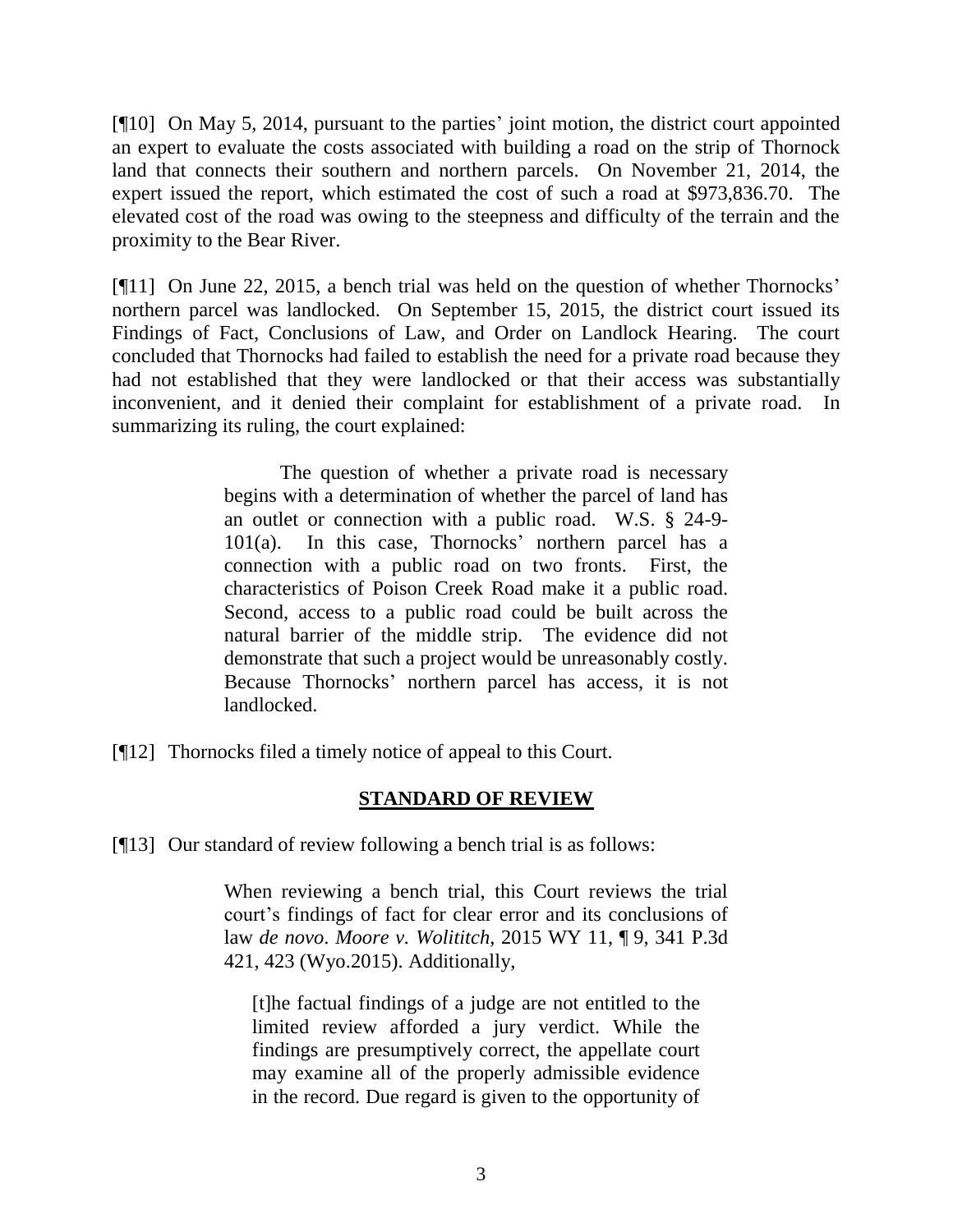the trial judge to assess the credibility of the witnesses, and our review does not entail reweighing disputed evidence. Findings of fact will not be set aside unless they are clearly erroneous. A finding is clearly erroneous when, although there is evidence to support it, the reviewing court on the entire evidence is left with the definite and firm conviction that a mistake has been committed.

*Id*. (quoting *[Miner v. Jesse & Grace, LLC](http://www.westlaw.com/Link/Document/FullText?findType=Y&serNum=2032661379&pubNum=0004645&originatingDoc=I0552b0eae3b111e590d4edf60ce7d742&refType=RP&fi=co_pp_sp_4645_1131&originationContext=document&vr=3.0&rs=cblt1.0&transitionType=DocumentItem&contextData=(sc.Keycite)#co_pp_sp_4645_1131)*, 2014 WY 17, ¶ 17, [317 P.3d 1124, 1131 \(Wyo.2014\)\)](http://www.westlaw.com/Link/Document/FullText?findType=Y&serNum=2032661379&pubNum=0004645&originatingDoc=I0552b0eae3b111e590d4edf60ce7d742&refType=RP&fi=co_pp_sp_4645_1131&originationContext=document&vr=3.0&rs=cblt1.0&transitionType=DocumentItem&contextData=(sc.Keycite)#co_pp_sp_4645_1131). "'We assume that the evidence of the prevailing party below is true and give that party every reasonable inference that can fairly and reasonably be drawn from it.'" *Id*., ¶ [10, 341 P.3d at 423](http://www.westlaw.com/Link/Document/FullText?findType=Y&serNum=2035268429&pubNum=0004645&originatingDoc=I0552b0eae3b111e590d4edf60ce7d742&refType=RP&fi=co_pp_sp_4645_423&originationContext=document&vr=3.0&rs=cblt1.0&transitionType=DocumentItem&contextData=(sc.Keycite)#co_pp_sp_4645_423) (quoting *Miner*[, ¶ 17, 317 P.3d at 1131\)](http://www.westlaw.com/Link/Document/FullText?findType=Y&serNum=2032661379&pubNum=0004645&originatingDoc=I0552b0eae3b111e590d4edf60ce7d742&refType=RP&fi=co_pp_sp_4645_1131&originationContext=document&vr=3.0&rs=cblt1.0&transitionType=DocumentItem&contextData=(sc.Keycite)#co_pp_sp_4645_1131).

*Wimer v. Cook*, 2016 WY 29, ¶ 9, 369 P.3d 210, 215 (Wyo. 2016).

## **DISCUSSION**

[¶14] Thornocks contend that the district court erred in ruling that their northern parcel is not landlocked and that they had not therefore made the required showing of necessity to support their private road complaint. In so arguing, they challenge the court's finding that Poison Creek Road is a public road as well as the court's finding that construction of a road on the strip of Thornock land connecting their two parcels is not unreasonably costly. Because we find that the court's conclusions regarding Poison Creek Road are supported by both the law and the record, we uphold the district court's ruling.

## **A. Legal Framework Governing Private Road Application**

[¶15] Wyoming's private road statute was enacted to ensure that a landowner who otherwise has no access to his property is able to use his land for productive purposes. *Ferguson Ranch, Inc. v. Murray*, 811 P.2d 287, 289 (Wyo. 1991) (quoting 2 Thompson on Real Property §§ 362–368 (1980 Repl.)); *see also [Hulse v. First Am. Title Co.](http://www.westlaw.com/Link/Document/FullText?findType=Y&serNum=2001867855&pubNum=0004645&originatingDoc=Ie1549ef175d711dc8200d0063168b01f&refType=RP&fi=co_pp_sp_4645_132&originationContext=document&vr=3.0&rs=cblt1.0&transitionType=DocumentItem&contextData=(sc.UserEnteredCitation)#co_pp_sp_4645_132)*, 2001 WY 95, ¶ [33, 33 P.3d 122, 133 \(Wyo.](http://www.westlaw.com/Link/Document/FullText?findType=Y&serNum=2001867855&pubNum=0004645&originatingDoc=Ie1549ef175d711dc8200d0063168b01f&refType=RP&fi=co_pp_sp_4645_132&originationContext=document&vr=3.0&rs=cblt1.0&transitionType=DocumentItem&contextData=(sc.UserEnteredCitation)#co_pp_sp_4645_132) 2001) (private road statute serves "public policy against landlocking property and rendering it useless."). The statute outlines the circumstances under which a private road will be considered and the information required to support a private road complaint, providing in relevant part:

> (a) Any person whose land has no outlet to, nor connection with a public road, may commence an action in district court in any county in which any part of the land is located for a private road leading from his land to some convenient public road. The plaintiff shall join as defendants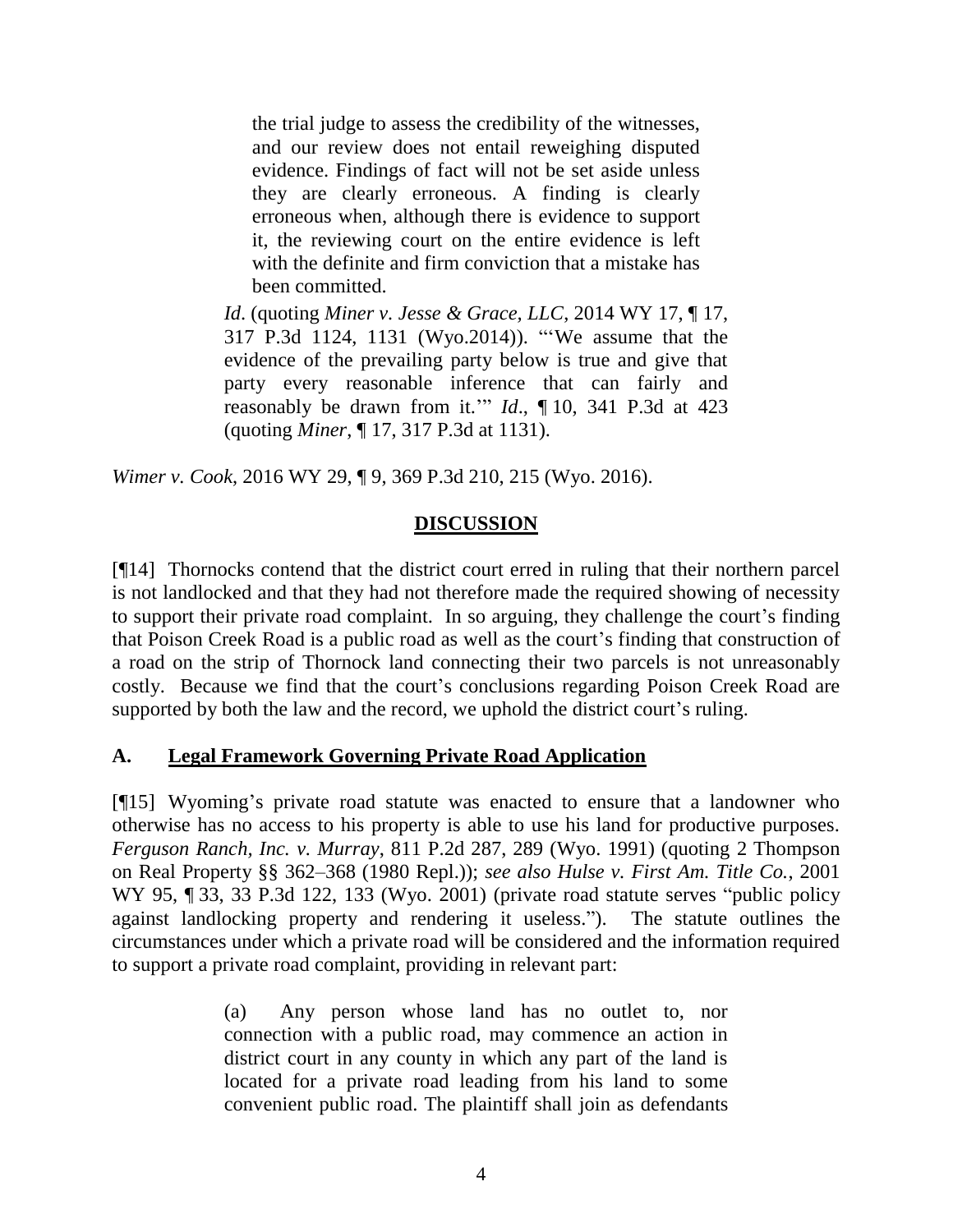the owners of record, owners of recorded easements and rights of way and any lessee, mortgagee or occupant of the land over which any proposed road would cross. The complaint shall contain a short and plain statement of:

(i) The legal description of the land owned by the plaintiff to which access is sought and a statement that all or some of the land is located within the county;

(ii) A specific statement as to why the land has no legally enforceable access, other than a waterway, and whether the land is surrounded on all sides by land owned by another person or persons or a natural or man-made barrier making access unreasonably costly;

(iii) A description of the plaintiff's efforts to purchase a legally enforceable access to a public road;

(iv) A description sufficient to identify the general location of any access routes proposed by the plaintiff;

(v) The legal description of all land over which any proposed access routes would cross; and

(vi) A statement as to whether any actions of the plaintiff or any person with the consent and knowledge of the plaintiff, caused the plaintiff's land to lose or to not have any legally enforceable access.

Wyo. Stat. Ann. § 24-9-101(a) (LexisNexis 2015).

[¶16] The private road statute is intended to provide "a readily available, economically affordable, and time efficient method to obtain a means of access to property." *In re Gallagher*, 2011 WY 112, ¶ 15, 256 P.3d 522, 525 (Wyo. 2011) (quoting *[Martens v.](http://www.westlaw.com/Link/Document/FullText?findType=Y&serNum=1998058247&pubNum=661&originatingDoc=Iee489e15b3d411e08bbeb4ca0e5b8ed9&refType=RP&fi=co_pp_sp_661_380&originationContext=document&vr=3.0&rs=cblt1.0&transitionType=DocumentItem&contextData=(sc.UserEnteredCitation)#co_pp_sp_661_380)  [Johnson County Board of Comm'rs](http://www.westlaw.com/Link/Document/FullText?findType=Y&serNum=1998058247&pubNum=661&originatingDoc=Iee489e15b3d411e08bbeb4ca0e5b8ed9&refType=RP&fi=co_pp_sp_661_380&originationContext=document&vr=3.0&rs=cblt1.0&transitionType=DocumentItem&contextData=(sc.UserEnteredCitation)#co_pp_sp_661_380)*, 954 P.2d 375, 380 (Wyo. 1998)). The taking of property for a private road is, however, constitutionally restricted, and any private road applicant must make a threshold showing that the road is a necessity. *Reidy v. Stratton Sheep Co.*, 2006 WY 69, ¶ 11, 135 P.3d 598, 604 (Wyo. 2006); *see also Price v. Hutchinson*, 2014 WY 162, ¶ 28, 340 P.3d 1002, 1011 (Wyo. 2014) (quoting *[Crago v.](http://www.westlaw.com/Link/Document/FullText?findType=Y&serNum=2013502765&pubNum=0004645&originatingDoc=I4b78f7ca856411e4a795ac035416da91&refType=RP&originationContext=document&vr=3.0&rs=cblt1.0&transitionType=DocumentItem&contextData=(sc.Search))  [Bd. of County Comm'rs](http://www.westlaw.com/Link/Document/FullText?findType=Y&serNum=2013502765&pubNum=0004645&originatingDoc=I4b78f7ca856411e4a795ac035416da91&refType=RP&originationContext=document&vr=3.0&rs=cblt1.0&transitionType=DocumentItem&contextData=(sc.Search))*, 2007 WY 158, ¶ 17, 168 P.3d 845, 854 (Wyo. 2007)) (["Wyo.](http://www.westlaw.com/Link/Document/FullText?findType=L&pubNum=1000375&cite=WYCNART1S32&originatingDoc=I4b78f7ca856411e4a795ac035416da91&refType=LQ&originationContext=document&vr=3.0&rs=cblt1.0&transitionType=DocumentItem&contextData=(sc.Search))  [Const. Art. I, § 32](http://www.westlaw.com/Link/Document/FullText?findType=L&pubNum=1000375&cite=WYCNART1S32&originatingDoc=I4b78f7ca856411e4a795ac035416da91&refType=LQ&originationContext=document&vr=3.0&rs=cblt1.0&transitionType=DocumentItem&contextData=(sc.Search)) mandates that in order to constitutionally justify a private condemnation of property, there must be necessity.").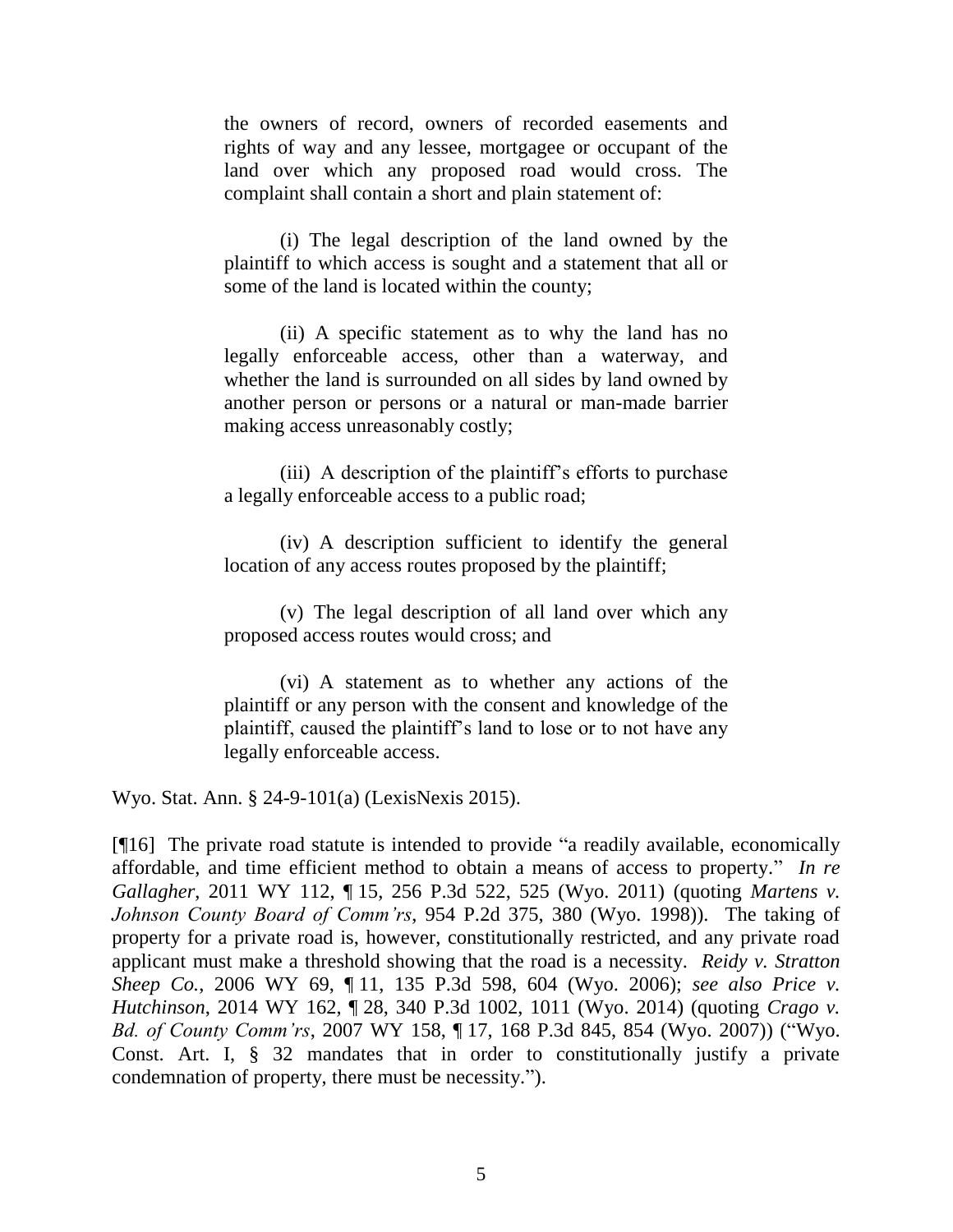[¶17] To establish the requisite necessity, a private road applicant must show that his property is landlocked, that is that the property "has no legally enforceable means of access to a public road." *Altaffer v. Cross*, 2013 WY 79, ¶ 9, 304 P.3d 932, 935 (Wyo. 2013); *see also Crago*, ¶ 6, 168 P.3d at 849 (quoting *Pine Bar Ranch, LLC v. Luther*, 2007 WY 35, ¶ 9, 152 P.3d 1062, 1066 (Wyo. 2007)) ("[O]nce a landowner has proved that he has no 'legally enforceable means by which he can gain access' to a public road, then he has demonstrated the 'necessity' for a private road."). We have clarified that the requirement of a legally enforceable outlet or connection to a public road is relevant only if the applicant's property does not have direct access to a public road.

> The "legally enforceable" inquiry is relevant only in determining whether a person has such a connection with, or outlet to, a public road. *See*, *e.g.*, *McGuire*[, 608 P.2d at 1286;](http://www.westlaw.com/Link/Document/FullText?findType=Y&serNum=1980109148&pubNum=661&originatingDoc=Ia793571cf24411daa223cd6b838f54f9&refType=RP&fi=co_pp_sp_661_1286&originationContext=document&vr=3.0&rs=cblt1.0&transitionType=DocumentItem&contextData=(sc.UserEnteredCitation)#co_pp_sp_661_1286) *Reaves v. Riley*[, 782 P.2d 1136 \(Wyo.1989\).](http://www.westlaw.com/Link/Document/FullText?findType=Y&serNum=1989167477&pubNum=661&originatingDoc=Ia793571cf24411daa223cd6b838f54f9&refType=RP&originationContext=document&vr=3.0&rs=cblt1.0&transitionType=DocumentItem&contextData=(sc.UserEnteredCitation)) However, if a landowner has direct access to a "public road" under our statute, the question of legal enforceability is irrelevant and a private road is not necessary.

*Reidy*, ¶ 24, 135 P.3d at 607.

[¶18] The necessity inquiry does not end with a finding of access to a public road. The convenience of using that available public road is also a factor in determining the necessity of a private road. *Reidy*, ¶ 27, 135 P.3d at 608. We have explained, however, that the inconvenience that must be shown to prove necessity despite public road access must be substantial:

> The convenience factor must, however, be applied judiciously. [Wyo. Const. Art. I, § 32](http://www.westlaw.com/Link/Document/FullText?findType=L&pubNum=1000375&cite=WYCNART1S32&originatingDoc=I4b78f7ca856411e4a795ac035416da91&refType=LQ&originationContext=document&vr=3.0&rs=cblt1.0&transitionType=DocumentItem&contextData=(sc.Search)) mandates that in order to constitutionally justify a private condemnation of property, there must be necessity. Consequently, the inconvenience which would justify a private taking must be substantial. In fact, it must be so substantial it is functionally equivalent to necessity. Our case law bears this out. *We have never approved a private road simply on the basis that it would be more convenient to the applicant than another already existing means of access.* Rather, only when the record contains evidence showing the alternative access is obviously impractical and unreasonable has this Court approved the creation of a private road under the statutes.

*Price*, ¶ 28, 340 P.3d at 1011-12 (quoting *Crago*, ¶ [17, 168 P.3d at 854\)](http://www.westlaw.com/Link/Document/FullText?findType=Y&serNum=2013502765&pubNum=0004645&originatingDoc=I4b78f7ca856411e4a795ac035416da91&refType=RP&fi=co_pp_sp_4645_854&originationContext=document&vr=3.0&rs=cblt1.0&transitionType=DocumentItem&contextData=(sc.Search)#co_pp_sp_4645_854) (emphasis in original).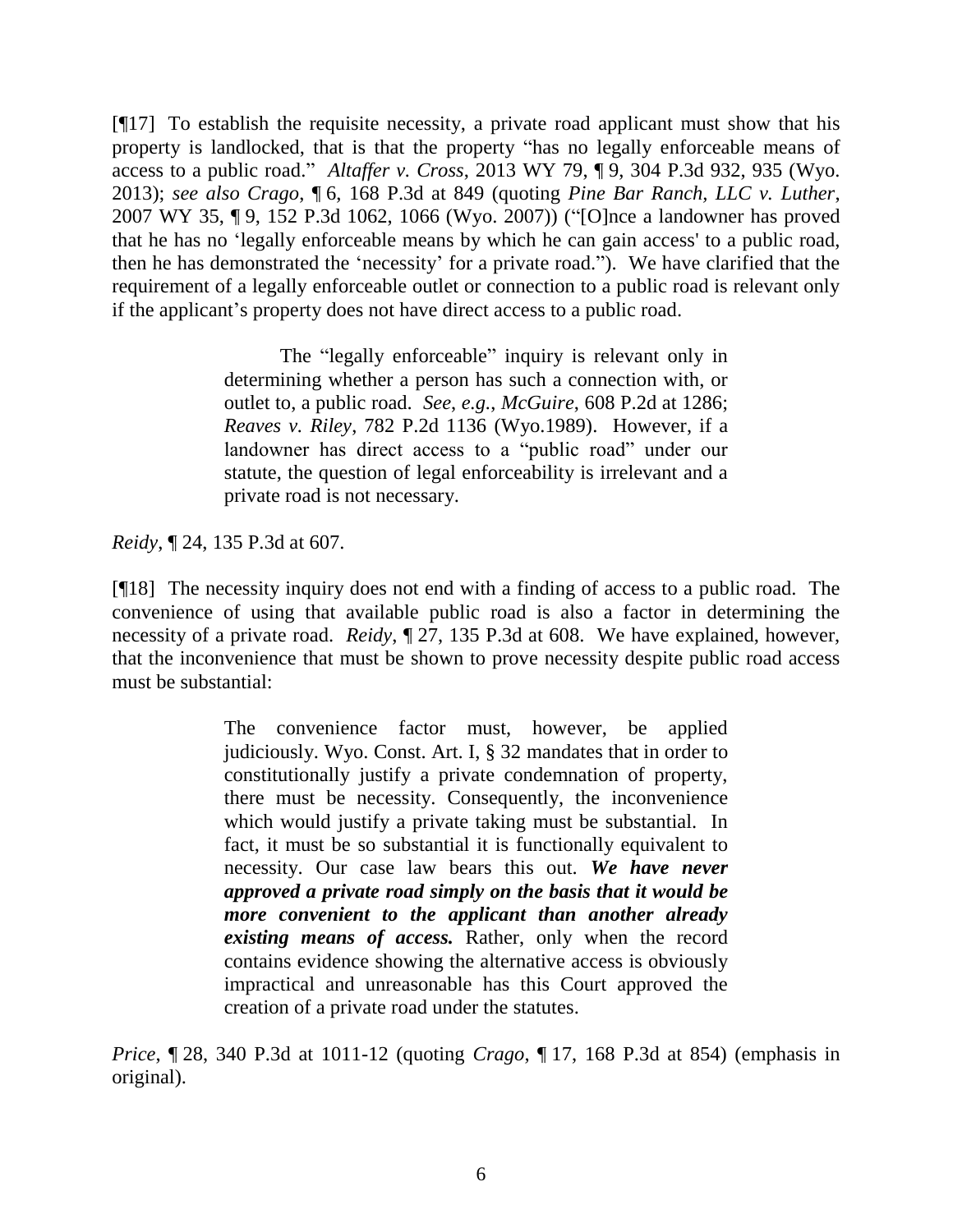[¶19] From the private road statute and our cases interpreting that statute, we draw the following framework to determine whether a private road applicant has established the necessity of a private road:

1) Does the private road applicant's property have direct access to a public road or a legally enforceable connection with or outlet to a public road?

2) Does that public road provide convenient and reasonable access to the applicant's property?

[¶20] If both questions are answered in the affirmative, the private road applicant has failed to establish the necessity of the requested private road. We turn then to our review of the district court's findings in regard to each of these questions.

## **B. Application of Legal Framework**

[¶21] The district court found that Poison Creek Road is a public road, and it concluded that because Thornocks' northern parcel has direct access to Poison Creek Road, the northern parcel is not landlocked. Thornocks do not dispute that their northern parcel has direct access to Poison Creek Road. What they do dispute is the finding that Poison Creek Road is a public road and the conclusion that Poison Creek Road provides them the type of access to their northern parcel to which they are entitled. The determinations we must make then are: 1) whether the record supports the district court's conclusion that Poison Creek Road is a public road; and 2) whether Poison Creek Road provides Thornocks' adequate access to their northern parcel.

## *Poison Creek Road as Public Road*

[¶22] We have defined a public road as "one that the public generally—not merely a portion of the public—is privileged to use." *Reidy*, ¶ 13, 135 P.3d at 605 (quoting *McGuire v. McGuire*[, 608 P.2d 1278, 1288](http://www.westlaw.com/Link/Document/FullText?findType=Y&serNum=1980109148&pubNum=661&originatingDoc=Ia793571cf24411daa223cd6b838f54f9&refType=RP&fi=co_pp_sp_661_1286&originationContext=document&vr=3.0&rs=cblt1.0&transitionType=DocumentItem&contextData=(sc.UserEnteredCitation)#co_pp_sp_661_1286) (Wyo. 1980)). We have further held, as a matter of law, that "a road over federal lands may be considered a public road within the meaning of our private road statutes, provided the characteristics of the road indicate it is available to the general public." *Id*., ¶ 19, 135 P.3d at 606.

[¶23] The portion of Poison Creek Road at issue crosses state and federal lands before entering Thornocks' northern parcel so the question is whether the road's characteristics indicate it is available to the general public. The BLM has categorized the portion of Poison Creek Road that crosses the federal lands between Thornocks' southern and northern parcels as a two-track road that is not maintained by the BLM but which exists and is open to the public for casual or recreational use. The record contains no similar categorization from the State of Wyoming concerning the specific state lands and road in question, but Wyoming's state land rules do specify that state lands and roads on those lands are open to the public for casual recreational use, unless the lands or roads are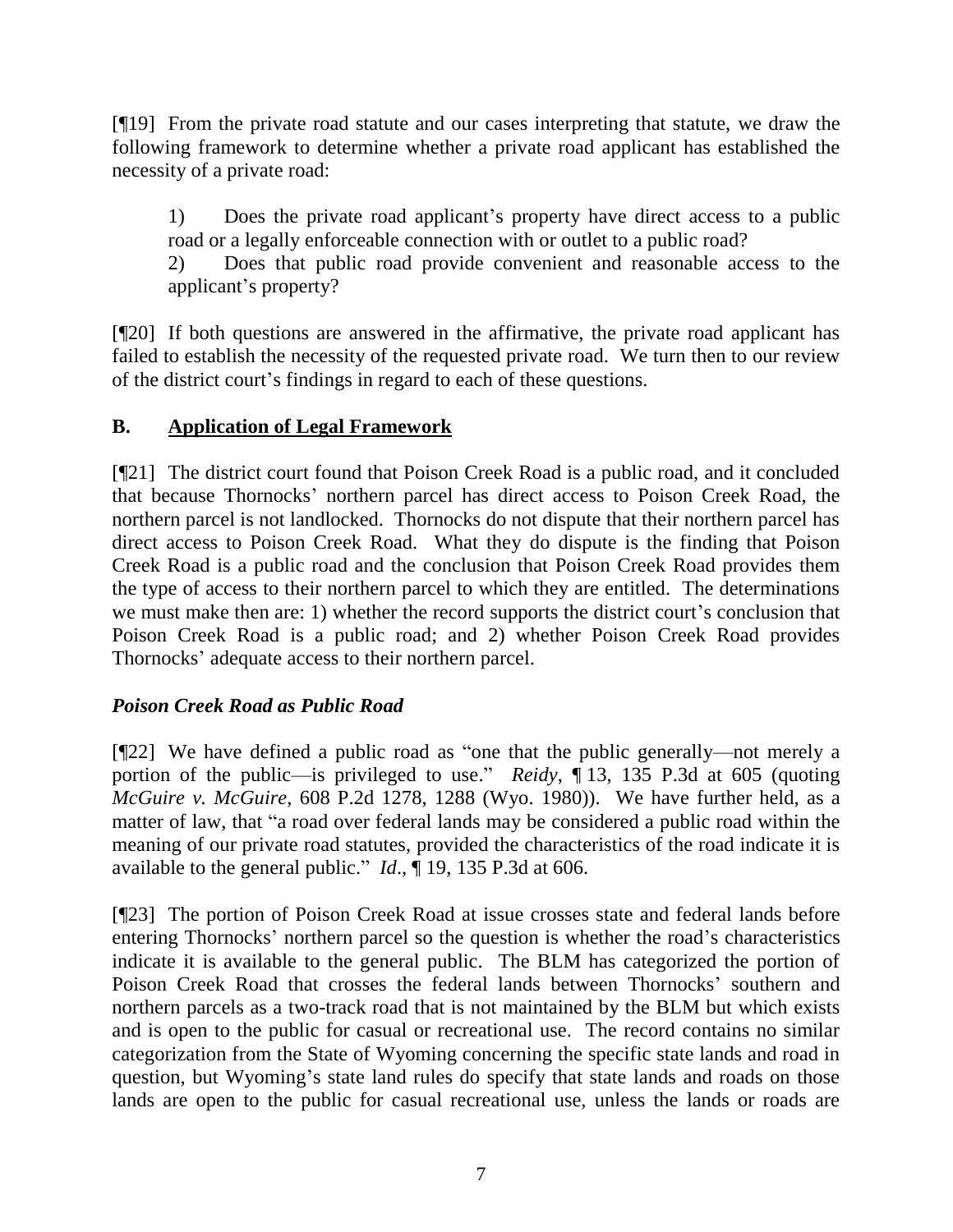closed by order of the State Board of Land Commissioners. *Rules and Regulations, Bd. of Land Comm'rs*, Ch. 13, §§ 3-5 (April 28, 1993). The record contains no evidence that the Board of Land Commissioners has ordered closure of Poison Creek Road or the state lands it crosses. It would appear then that Poison Creek Road, as it runs between Thornocks' southern and northern parcels, is a public road—that is, "one that the public generally—not merely a portion of the public—is privileged to use." *Reidy*, ¶ 13, 135 P.3d at  $605<sup>1</sup>$ 

[¶24] Thornocks offer two arguments against this conclusion. First, they argue Poison Creek Road is not a public road as it runs between their two parcels because they control access to the road and only allow individuals who obtain permission from them to use the road. Because Thornocks control access to the road, they contend the road is not one that the public generally is privileged to use. The district court rejected this argument, and we must agree.

[¶25] A road may be public over portions of its course and private over other portions of its course, and the private portions do not change the character of the public portions. *See Miller v. Bradley*, 4 P.3d 882, 889 (Wyo. 2000) (acknowledging road in question was private in parts but concluding portion to which applicant sought connection was public road). The record is clear that the BLM and the State consider Poison Creek Road, as it runs between Thornocks' two parcels, to be a public road, open for use by the public generally rather than merely by a portion of the public. This is not altered by the fact that Thornocks control access to the road. Moreover, Thornocks themselves have unfettered access to Poison Creek Road between their two parcels. Thus, while Thornocks' gatekeeping actions may, as a practical matter, change who in fact uses Poison Creek Road between their parcels, their actions do not change the public character of the road or Thornocks' own ability to use it as a public road.<sup>2</sup>

[¶26] Thornocks next argue that Poison Creek Road is not available to the public generally because recreational users are allowed to use the road, while commercial users are restricted. This is a creative argument, but we again must reject it.

 $\overline{a}$ 

<sup>&</sup>lt;sup>1</sup> Thornocks asserted in their briefing to this Court that the State of Wyoming does not consider Poison Creek Road a public road, but they provide no record citation to support this assertion and we were unable to find any such indication in our review of the record.

 $2$  It is also worth noting that a factor the private road statute requires a court to consider in determining necessity is the extent to which the applicant's own actions contributed to the loss of access. *See* Wyo. Stat. Ann. § 24-9-101(a) (requiring disclosure of any actions of road applicant that caused the applicant's loss of access). Thus, if an applicant's own behavior were to change the public character of an access road, this would seem to do little to enhance a showing of necessity given that the applicant then would have caused his own landlocking.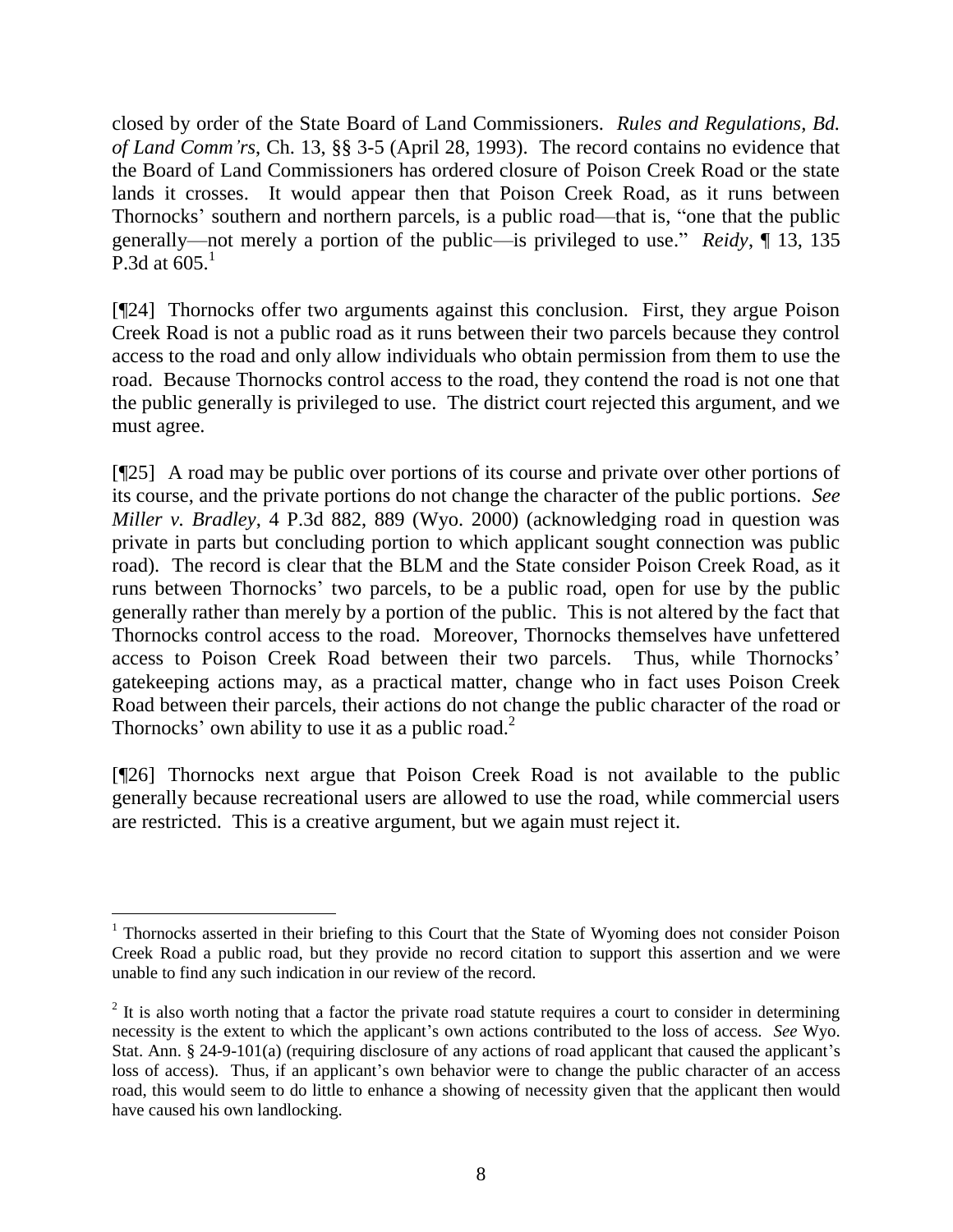[¶27] Neither the BLM nor the State bars any member of the public from using Poison Creek Road. What the governing agencies restrict is not who uses the road, but rather the manner in which the road is used. We are not persuaded that conditions or restrictions on the manner in which the public is permitted to use a public road alters the public character of the road. Thornocks cite no authority to support this proposition, and in our own decisions, our determination of whether a road is public has focused on who is allowed to use the road, not on the manner in which they are allowed to use the road. For example, in *Pine Bar Ranch*, we found the access road in question was not a public road based on the limited class of individuals allowed to use the road.

> Unlike the "voluminous testimony and documentary evidence" presented in *[Reidy](http://www.westlaw.com/Link/Document/FullText?findType=Y&serNum=2009286247&originatingDoc=Iae4fe672c8fb11dba4728af0555de120&refType=RP&originationContext=document&vr=3.0&rs=cblt1.0&transitionType=DocumentItem&contextData=(sc.UserEnteredCitation))* indicating the road was open to the general public, the evidence presented in this case indicates that the use of the Surrell Creek Road was limited to employees, former employees, and family members of the LHart Ranch.

*Pine Bar Ranch*, ¶ 15, 152 P.3d at 1069; *see also Wagstaff v. Sublette County Bd. of County Comm'rs*, 2002 WY 123, ¶ 17, 53 P.3d 79, 83-84 (Wyo. 2002) (holding dirt track did not constitute public road because "no evidence was presented that the public generally has the privilege to traverse the unimproved dirt tracks on the State and BLM land involved.").

[¶28] While the conditions and restrictions the BLM and State have placed on the use of Poison Creek Road do not affect the road's status as a public road, they are relevant to the question of whether the access the road provides is adequate. We turn then to that part of our analysis.

## *Adequacy of Access Provided by Poison Creek Road*

[¶29] Thornocks installed pivot irrigation on their northern parcel in 2010 and 2012 and have since then used the property for haying, grazing, and recreational purposes, which are the same uses they intend for the property in the future. During the June 22, 2015 evidentiary hearing on this matter, Jason Thornock testified that he had used Poison Creek Road to access the northern parcel. When asked if he had also used Poison Creek Road to access the northern parcel with heavy equipment and to remove hay during the three to four years the property had been put to that use, Mr. Thornock repeatedly invoked his Fifth Amendment right to remain silent. Based on Mr. Thornock's invocation of his right to remain silent, the district court made the following finding, which Thornocks do not contest on appeal:

> This Court infers from his silence that Thornock has used the Poison Creek Road across state and BLM parcels for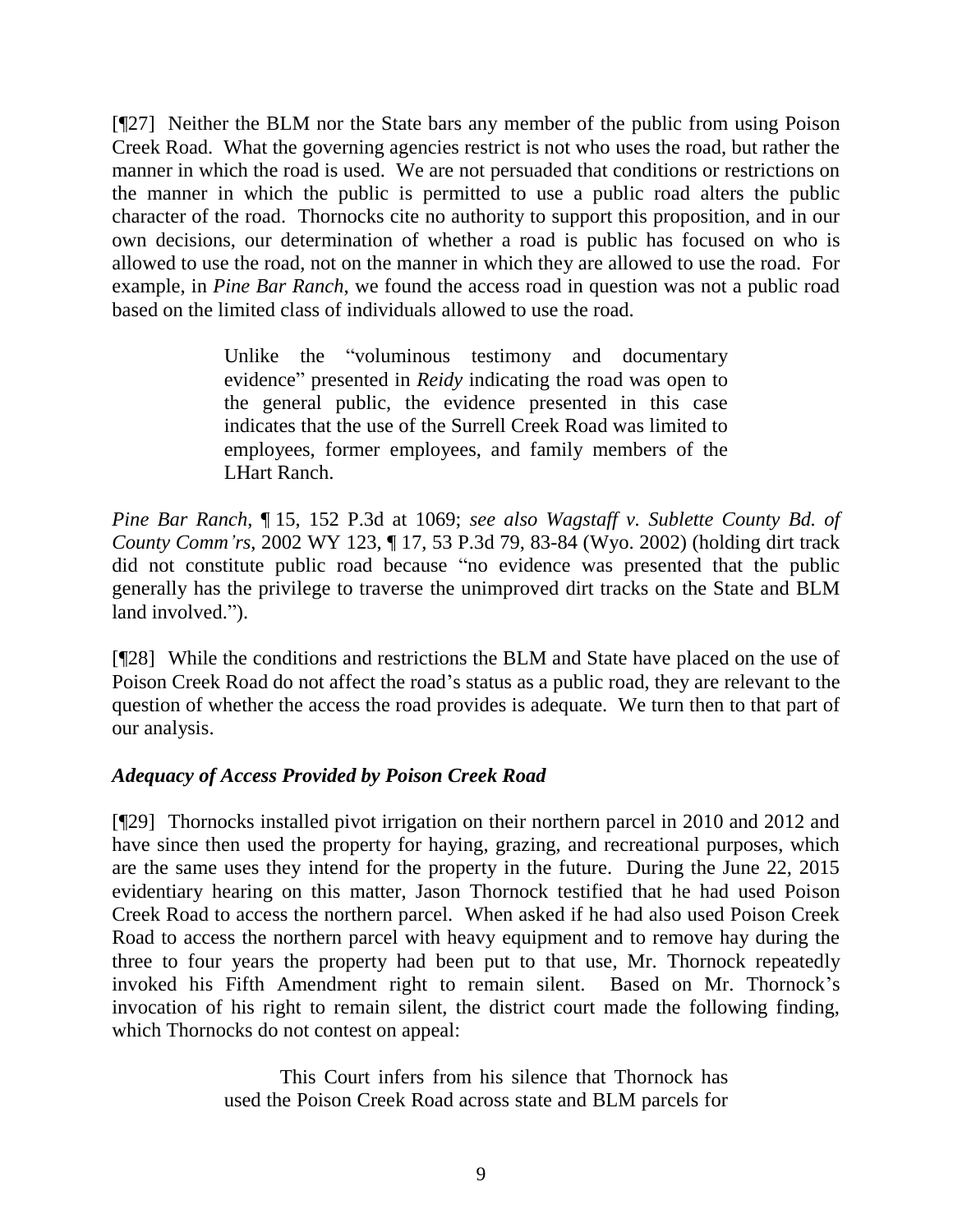commercial purposes. This Court is persuaded by *Baxter v. Palmigiano*, 425 U.S. 308, 318, 96 S.Ct. 1551, 1558, 47 L.Ed.2d 810 (1976), that it may properly draw adverse inferences in a civil action when a party invokes the Fifth Amendment and refuses to answer questions.

[¶30] It is against this backdrop that we consider the district court's conclusion that Poison Creek Road provides Thornocks reasonable and convenient access to their northern parcel. Specifically, the court concluded:

> The Poison Creek Road is conducive to the productive use of the property. If Thornock desires to use a semi to haul cattle across the state and federal land that he has the exclusive permits to graze livestock on, it is reasonable that this Court require him to seek the appropriate permits rather than create a private road across the neighbor's land for that convenience. Thornock must pursue the legal permits for the commercial purposes he seeks when he clearly already has access. The road, which is difficult to travel in the winter, is never closed by BLM. \* \* \*

> Thornock testified that he did not prefer access on the Poison Creek Road because such access would affect the marketability of his land. In other words, a title insurance company will not insure title on land with access across public land. Thornock's interest in obtaining a more convenient access or in obtaining title insurance to make the northern parcel more marketable does not outweigh the interest of the neighboring landowners to maintain property free from intrusion. The purpose of the private road statute is to create accessibility; it is not to create or improve marketability of land. Thornock's preference is not the same as a demonstration of substantial inconvenience.<sup>3</sup>

[¶31] Thornocks contend that the district court erred in concluding that Poison Creek Road provided adequate access to their northern parcel because the access they are entitled to is a legally enforceable right of access that is appurtenant to their property and Poison Creek Road does not provide them with that type of access. They further contend

 $\overline{a}$ 

<sup>&</sup>lt;sup>3</sup> Thornocks asserted in the statement of facts portion of their brief that the condition of Poison Creek Road in the winter makes it unsuitable for their intended use of the northern parcel. They did not, however, develop this assertion into a necessity argument or even discuss the road's seasonal condition in their argument on necessity. We therefore need not address the winter condition of the road further, and for that reason, we omitted the district court's discussion of Poison Creek Road's winter condition from this quoted portion of the court's order.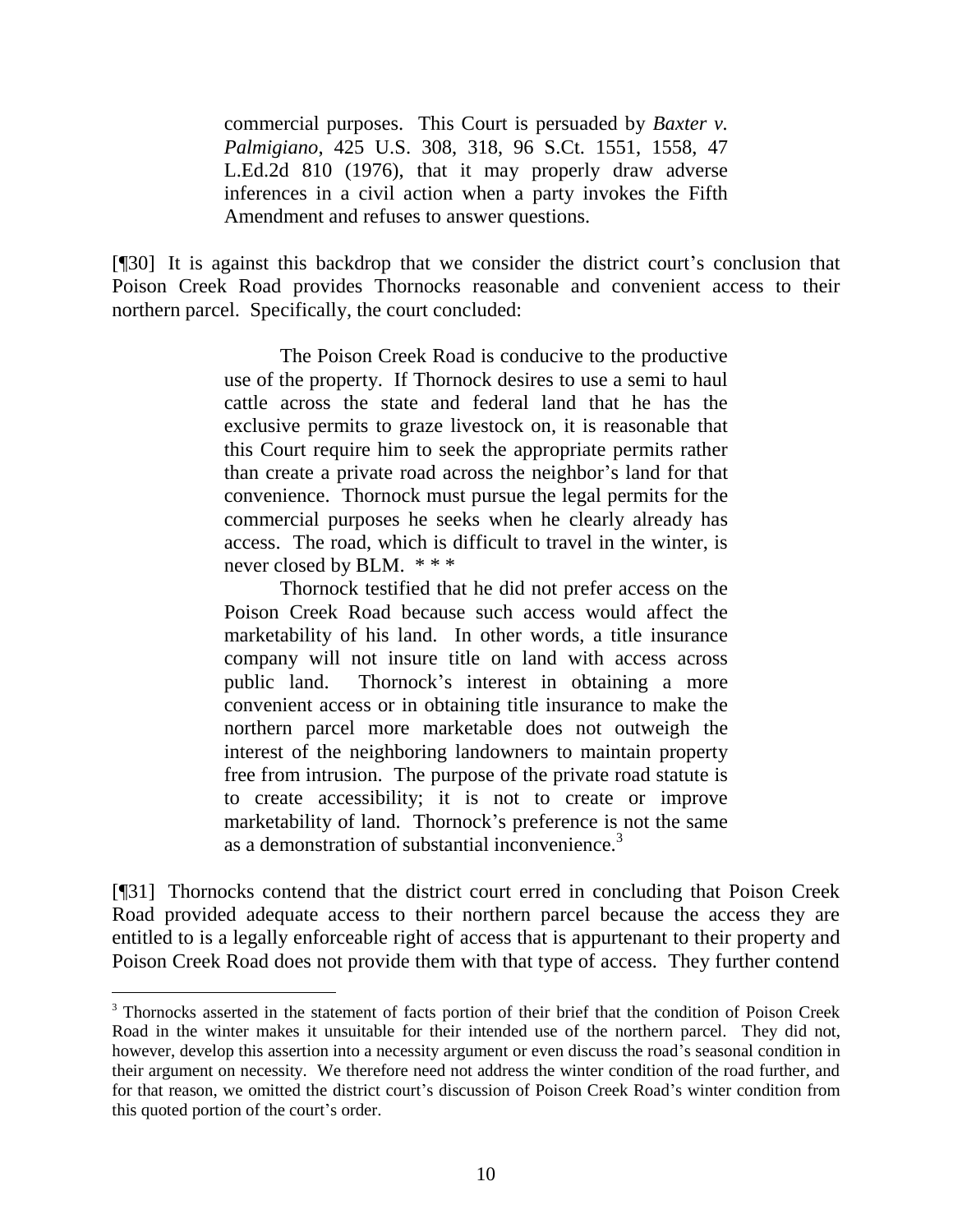that they are not required to obtain a commercial use permit in lieu of seeking a private road and if we were to uphold the district court's decision, it would require that we overturn our decision in *Voss v. Albany County Comm'rs*, 2003 WY 94, 74 P.3d 714 (Wyo. 2003). We disagree.

[¶32] In *Reidy*, we addressed arguments similar to those made by Thornocks. The road applicant in that case, Stratton Sheep Co., contended that a forest service road that adjoined its property did not provide legally adequate access to their property. *Reidy*, ¶ 23, 135 P.3d at 607. Relying on our holding in *Voss*, Stratton contended that the access it was entitled to under the private road statute is access that constitutes a legally enforceable right appurtenant to its property. *Id*. We rejected the argument, explaining:

> Stratton contends FS 807 is not a public road because it could be closed at some time in the future, and the access provided by the road, therefore, is not "legally enforceable" under the statute. The board's decision letter indicates it followed a similar rationale, stating: "[t]here is no legally enforceable right to use the Forest Road 807 by any member of the public according to the evidence." It appears this reasoning stems from a misreading of our opinion in *Voss* to the effect that the right to use a public road on federal land must be "legally enforceable." In *Voss*, we concluded a personal thirty year right-of-way grant/temporary use permit over BLM land was not "legally enforceable access" to the public road in question[—a county road.](http://www.westlaw.com/Link/Document/FullText?findType=Y&serNum=2003559586&pubNum=4645&originatingDoc=Ia793571cf24411daa223cd6b838f54f9&refType=RP&fi=co_pp_sp_4645_719&originationContext=document&vr=3.0&rs=cblt1.0&transitionType=DocumentItem&contextData=(sc.UserEnteredCitation)#co_pp_sp_4645_719) *Voss*, ¶ 13, 74 P.3d at [719.](http://www.westlaw.com/Link/Document/FullText?findType=Y&serNum=2003559586&pubNum=4645&originatingDoc=Ia793571cf24411daa223cd6b838f54f9&refType=RP&fi=co_pp_sp_4645_719&originationContext=document&vr=3.0&rs=cblt1.0&transitionType=DocumentItem&contextData=(sc.UserEnteredCitation)#co_pp_sp_4645_719) By its terms, the grant terminated after thirty years and, although it was renewable at that time, renewal was not guaranteed. Furthermore, the permit was personal and did not "pass automatically upon conveyance of the property." *Id*. Instead, the grant was assignable only upon approval by the BLM. *Id*. Because it was obviously a personal right-of-way, we did not directly address the issue of whether the access road over BLM property in Voss was a public road.

> The "legally enforceable" inquiry is relevant only in determining whether a person has such a connection with, or outlet to, a public road. *See, e.g.*, *McGuire*[, 608 P.2d at 1286;](http://www.westlaw.com/Link/Document/FullText?findType=Y&serNum=1980109148&pubNum=661&originatingDoc=Ia793571cf24411daa223cd6b838f54f9&refType=RP&fi=co_pp_sp_661_1286&originationContext=document&vr=3.0&rs=cblt1.0&transitionType=DocumentItem&contextData=(sc.UserEnteredCitation)#co_pp_sp_661_1286) *Reaves v. Riley*[, 782 P.2d 1136 \(Wyo.1989\).](http://www.westlaw.com/Link/Document/FullText?findType=Y&serNum=1989167477&pubNum=661&originatingDoc=Ia793571cf24411daa223cd6b838f54f9&refType=RP&originationContext=document&vr=3.0&rs=cblt1.0&transitionType=DocumentItem&contextData=(sc.UserEnteredCitation)) However, if a landowner has direct access to a "public road" under our statute, the question of legal enforceability is irrelevant and a private road is not necessary. Although we did not directly address this principle in *Voss*, we did recognize the underlying goal of the private road statute is to provide access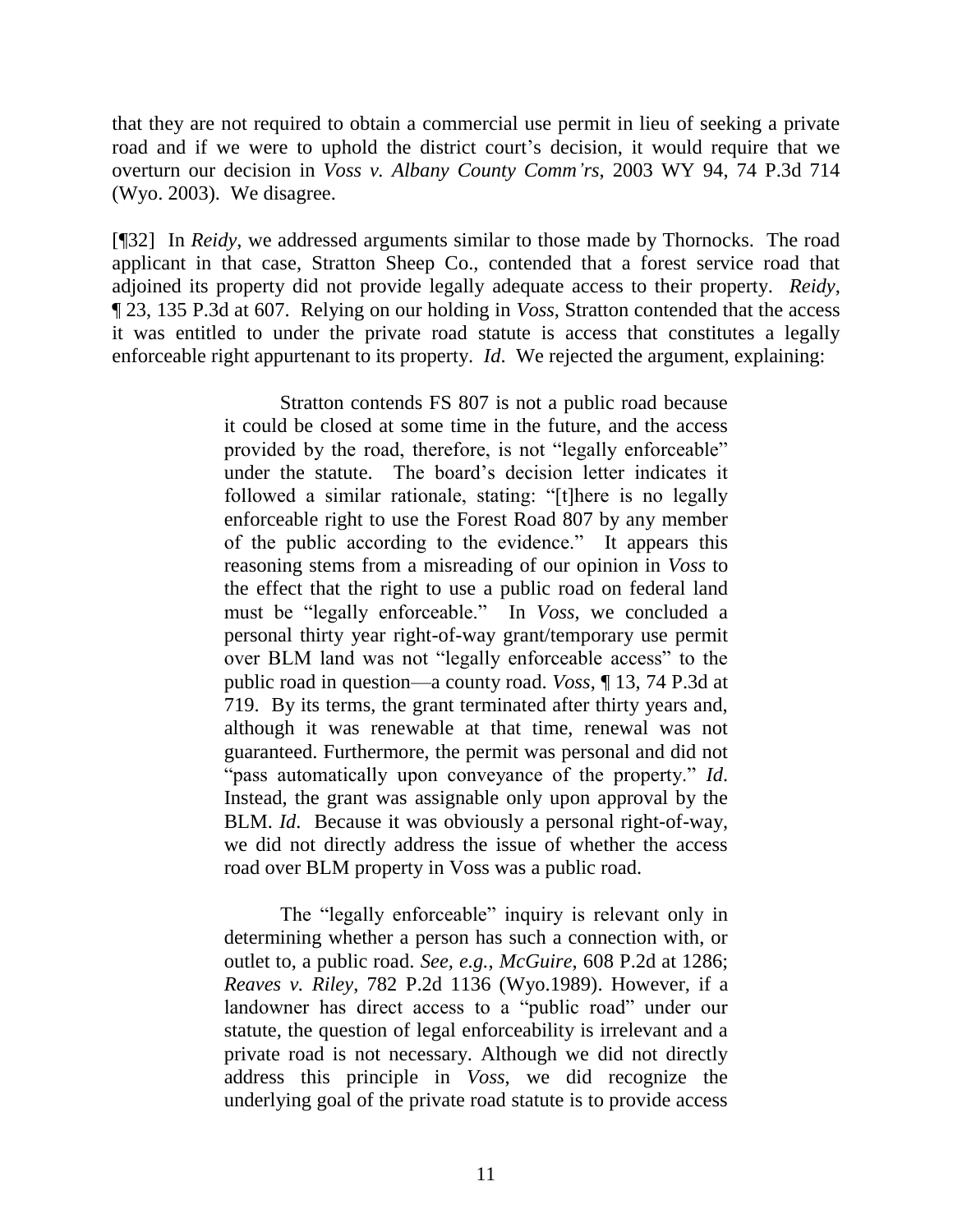to the public road system. *Voss*, ¶ [32, 74 P.3d at 723–24.](http://www.westlaw.com/Link/Document/FullText?findType=Y&serNum=2003559586&pubNum=4645&originatingDoc=Ia793571cf24411daa223cd6b838f54f9&refType=RP&fi=co_pp_sp_4645_723&originationContext=document&vr=3.0&rs=cblt1.0&transitionType=DocumentItem&contextData=(sc.UserEnteredCitation)#co_pp_sp_4645_723) *See also*, *Miller v. Bradley*[, 4 P.3d 882, 889 \(Wyo.2000\);](http://www.westlaw.com/Link/Document/FullText?findType=Y&serNum=2000113427&pubNum=4645&originatingDoc=Ia793571cf24411daa223cd6b838f54f9&refType=RP&fi=co_pp_sp_4645_889&originationContext=document&vr=3.0&rs=cblt1.0&transitionType=DocumentItem&contextData=(sc.UserEnteredCitation)#co_pp_sp_4645_889) *Dunning v. Ankney*[, 936 P.2d 61, 64 \(Wyo.1997\).](http://www.westlaw.com/Link/Document/FullText?findType=Y&serNum=1997086968&pubNum=661&originatingDoc=Ia793571cf24411daa223cd6b838f54f9&refType=RP&fi=co_pp_sp_661_64&originationContext=document&vr=3.0&rs=cblt1.0&transitionType=DocumentItem&contextData=(sc.UserEnteredCitation)#co_pp_sp_661_64) Because the record in this case demonstrates FS 807 is open to, and used by, the general public, it is distinguishable from *Voss*. No right of way is required to use FS 807 and, since it is open to the general public, there is no question about transferability of the right to use the road.

In determining FS 807 could not be considered a public road under our case law, the board misinterpreted our precedent. This Court has never held a road on federal property cannot be a public road under the private road statute. In fact, we held just the opposite in *McGuire*, which has never been overruled. To be completely clear, we hold, as a matter of law, roads over federal lands may be considered public roads under our private road statutes. Of course, the individual characteristics of each road will determine its status. In this case, when the correct rule of law is applied to the essentially undisputed facts, it is clear FS 807 is a public road. We conclude the board erred when it failed to recognize FS 807 as a public road and ruled that Stratton had proven necessity because its access via FS 807 was not "legally enforceable."

*Reidy*, ¶¶ 23-25, 135 P.3d at 607-08.

[¶33] The facts in the case before us are similar. As discussed earlier, Poison Creek Road is a public road and Thornocks are not required to use an outlet or connection to access it because their northern parcel adjoins and has direct access to the road. As in *Reidy*, the fact that Thornocks' right to use Poison Creek Road is not a legally enforceable right appurtenant to their property does not change the adequacy of the access it provides to their northern parcel.

[¶34] The fact that Thornocks must obtain a permit to lawfully use Poison Creek Road for commercial purposes likewise does not affect the adequacy of the access provided by the road. Thornocks have access to the road, and they presented no evidence that obtaining the commercial permit imposes a substantial burden on them or is "obviously impractical and unreasonable." *Price*, ¶ 28, 340 P.3d at 1012. In fact, Jason Thornock testified that his father used the same process to obtain commercial access and the right to improve a road over other federal property in the county.